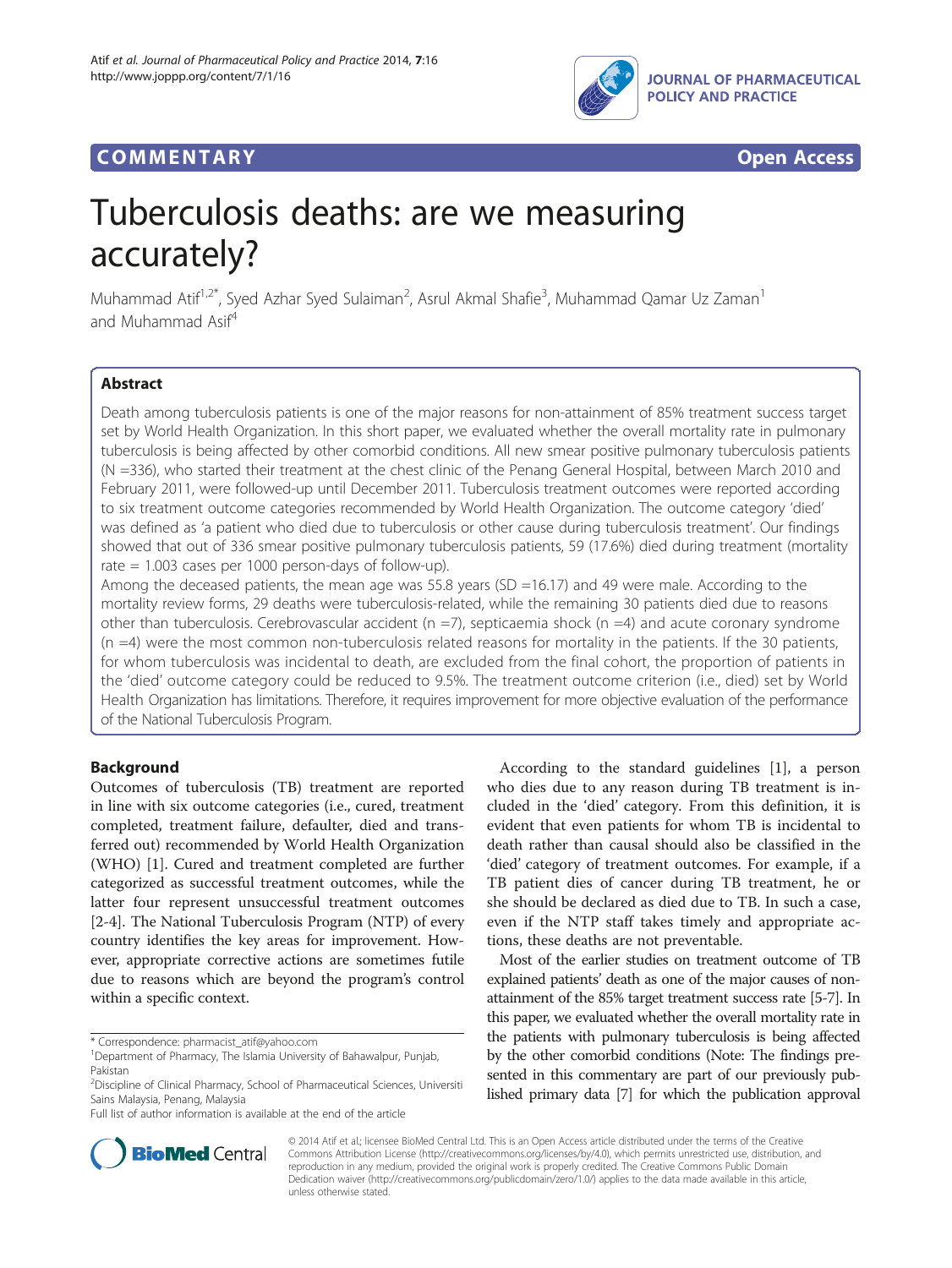has been obtained from the Director General of Health, Malaysia). The study was approved by the Medical Research Ethics Committee (MERC), Ministry of Health, Malaysia (Registration ID: NMRR-10-77-5099; MERC reference: dim. KKM/NIHSEC/08/08/04P10-69).

## Methods and key findings

All new smear positive PTB patients who received standardized anti-TB therapy [[1](#page-2-0)] at the chest clinic of the Penang General Hospital, Malaysia, between March 2010 and February 2011, were followed-up until December 2011. A detailed description of the study setting has been published [[7\]](#page-2-0). Medical charts and TB notification forms of the patients were reviewed to obtain socio-demographic and clinical data. Treatment outcomes of the patients were reported according to six outcome categories as stipulated in the WHO guidelines. The treatment outcome category 'died' was defined as 'a patient who died due to TB or other cause during TB treatment' [\[1](#page-2-0)]. A mortality review panel which comprised of the medical doctors including chest physicians evaluated the cause of the patient's death. The decision, whether the patient died due to TB or other reasons was based on available laboratory data, *post mortem* reports and/or clinical judgment of the medical doctors.

The mortality rate by cause in our cohort was calculated by dividing the number of deaths by person-days at risk calculated from the time treatment initiated until the death or end of the treatment [\[8](#page-2-0)].

Out of 336 patients registered during the study period [[7\]](#page-2-0), 59 (17.6%) died during their TB treatment (mortality rate = 1.003 cases per 1000 person-days of follow-up). Among the deceased patients, the mean age was 55.80 years (SD =16.17), 49 were male, 41 were married, 28 were diabetics, 31 were alcoholics, 39 were smokers, eight were drug abusers and four were positive for Human Immunodeficiency Virus (HIV). Thirty-five patients died within the first month, whereas eight, nine and seven patients died during the second, fourth and sixth month of their TB treatment, respectively. Only four patients died at home, whereas the remaining 55 patients died at the hospital.

According to the mortality review forms, which were completed by a panel of physicians including a senior chest consultant, 30 out of 59 patients died due to reasons other than TB (Table 1).

In this study, the proportion of deceased patients (17.6%) was similar to that reported in some of the earlier studies from the United States and Western Pacific Region [\[9](#page-2-0)-[11\]](#page-2-0). Two European studies reported that a higher death rate among TB patients was one of the major reasons for not meeting the 85% TB treatment success target [[5,6\]](#page-2-0). In our study, besides expected default, transfer out and treatment failure rates, the death rate of more than 15% is alone responsible for not meeting

## Table 1 Primary causes of death in the patients

| <b>Causes of death</b>                  | Patients n (%) |
|-----------------------------------------|----------------|
| Tuberculosis                            | 29 (49.2)      |
| Non-tuberculosis                        | 30 (50.8)      |
| Cerebrovascular accident                | 7(11.9)        |
| Septicemia shock                        | 4(6.8)         |
| Acute coronary syndrome                 | 4(6.8)         |
| Pulmonary embolism                      | 2(3.4)         |
| Advanced retroviral disease             | 2(3.4)         |
| Acute exacerbation of COPD <sup>®</sup> | 2(3.4)         |
| Other                                   | 9(15.3)        |
| Total                                   | 59             |

\* COPD: Chronic obstructive pulmonary disease.

the success target of 85%. However, if the 30 patients, for whom TB was incidental to death, are removed from final analysis, the death rate could be reduced to 9.5% (29/306; mortality rate = 0.493 cases per 1000 person-days of follow-up).

Certainly, these findings will not only allow the NTP managers to have a more objective evaluation of the NTP, but also increase the overall treatment success rate in a given cohort. A Russian study also stated that using such deaths, in which TB is not the actual cause of death, as an indicator of NTP's performance might be misleading, and these deaths might not have been prevented even with improvements in the TB services [\[8](#page-2-0)]. In a similar fashion, a UK study demonstrated that it is unreasonable to consider such deaths as an unsuccessful treatment outcome of TB [[12](#page-2-0)].

Of course, one might think that if 30 patients, for whom TB was incidental to death, cannot be placed in the 'died' outcome category of TB treatment outcomes, then they should be classified somewhere. Unfortunately, the current TB treatment outcome categories are unable to accommodate such patients separately. However, the UK modified criteria for monitoring TB clinical outcomes classify such patients in the successful treatment outcome category [[12](#page-2-0)]. Classifying the treatment outcome of such patients as treatment success may be controversial as these patients died, which is not the target of any treatment modality.

#### Conclusion

The tuberculosis treatment outcome criterion (i.e., died) set by the WHO has limitations, and requires improvements for a more objective evaluation of the performance of the NTP. We suggest that TB patients for whom TB is not the actual cause of death should be categorized in a separate outcome category, possibly 'died not due to tuberculosis'. It is further suggested that such patients should neither be categorized in the successful